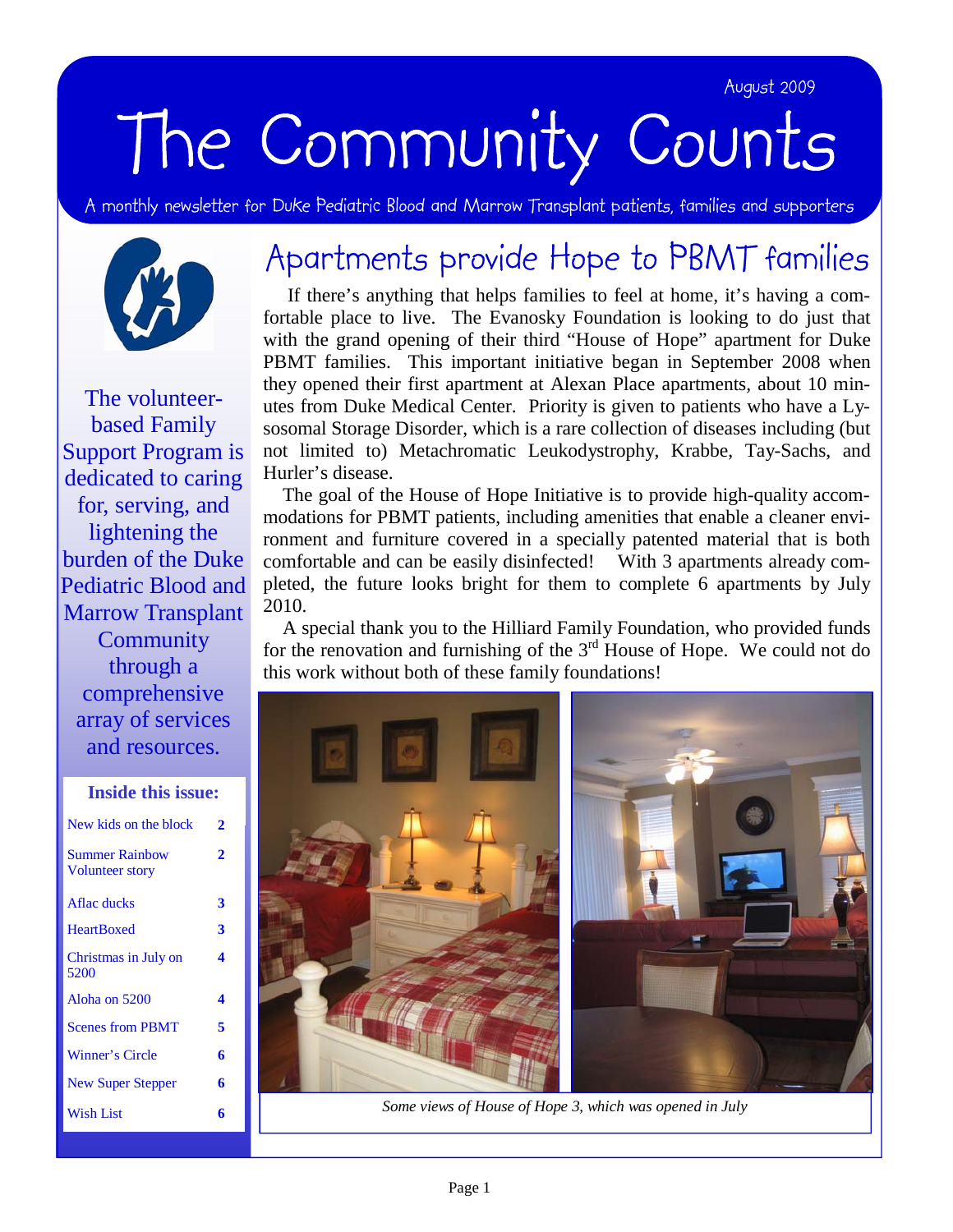# New kids on the block

"New Kids on the Block" features the patients on the 5200 unit who were admitted in the past month. It is our way to honor them and help the other families get to know them.



*Allison, age 13 Raleigh, NC* 



*Olivia, age 3 Dupont, WA* 



*Amro, age 8 Raleigh, NC* 



*Shawn, age 1 Lakewood, WA* 



*Matthew, age 20 Candler, NC* 



*Amit, age 6 Kfar-saba, Israel* 

### Summer Vacation as a Rainbow Volunteer, by Emily S.

While many college students are busy taking trips to the beach to occupy their summer vacations, I, along with thirty-two other benevolent individuals, chose to dedicate part of our summer to the incredible children on 5200. I discovered the Rainbow Volunteer Program while shadowing Caroline Sweezy during my spring break in March. While touring the Connection Area, I saw a patient and a Rainbow Volunteer laughing and playing video games together. Upon leaving the hospital, I was curious to learn more about the program and searched the internet for further information. Within a few weeks, I was attending the orientation and anticipating my first session.

Every Monday afternoon, I am fortunate enough to spend three hours playing games and participating in Science Day activities with both the children and their parents. I do not choose to volunteer simply for college credit or to add a Duke placement to my resume; I do it because I absolutely love spending time with these kids. They



*Emily and Citlalli play some Monopoly* 

constantly remind me to appreciate the small things and to never take life for granted. Their strength is both extraordinary and inspirational, and I look forward to spending as much time with them as possible. Though the last few weeks of summer are passing by quickly, my hope is to make them as enjoyable as possible for each patient I come in contact with. Being a Rainbow Volunteer has been an extremely rewarding opportunity and I am grateful to have been a part of such a remarkable program.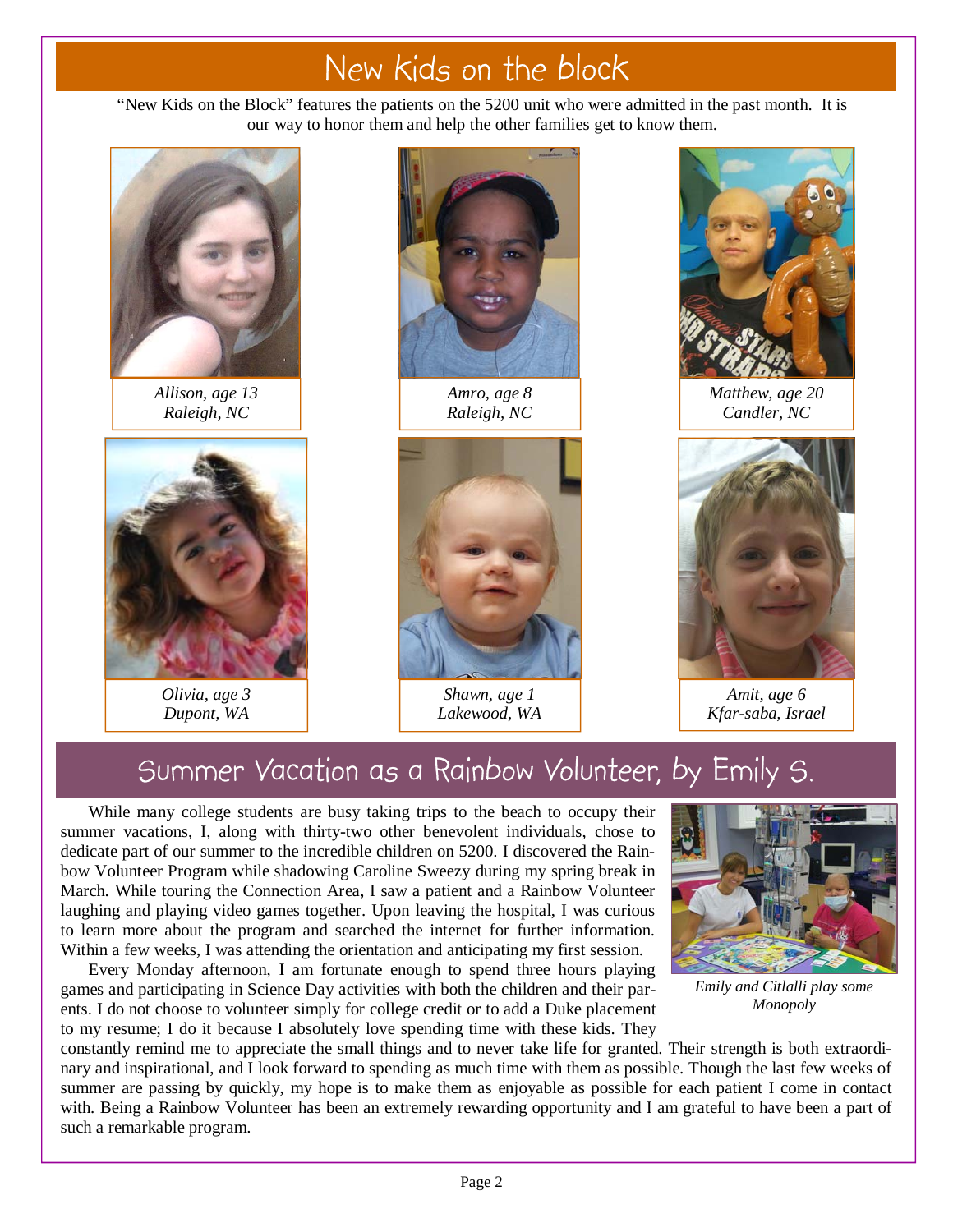# Aflac ducks

 the PBMT unit or administrative offices could hear "Aflac! Aflac! Aflaaaaaac!" at any moment Once again this winter, visitors and staff in of the day. Not only were the cute plush ducks dressed in ski outfits ready to take on the cold weather, but they talked, too! More significant than the fact that they talk is that they also help raise a lot of money. For the third straight year, PBMT Family Support Program was chosen as the beneficiary of the "Aflac/Macy's Holiday Duck Campaign," receiving all profits from duck sales across the state of North Carolina.

Last month, the totals were tallied and a check for over \$15,000 was presented to the Family Support Program by Jill Denton, Regional Sales Coordinator of Aflac. In addition,



Family Support sold over \$8,000 in ducks during a month-long sales campaign around the medical center and university, staffed by many of the local Aflac sales representatives of our area. So yes, while these ducks do make a great amount of noise, they also make a significant impact on the lives of PBMT families. The funds enable us to provide more services and support for transplant patients and families. We are truly overwhelmed by the success of the duck sales and are grateful to Aflac and North Carolina Macy's stores for the continued support of PBMT. Thank you!



*Above is an example of the personalized book that patients receive with messages and encouraging words* 

### **HeartBoxed**

Family Support is very excited to introduce a new resource for our patients and families called Heart-Boxed. HeartBoxed is a nonprofit organization created to tangibly encourage children and teens who require extended stays in the hospital. As you know, families going through a bone marrow transplant are in the hospital for an average of 55 days. They often have minimal physical support due to being away from home and are financially strained from all of the medical and living expenses. Beth Rose, the founder of HeartBoxed, hopes to lift the spirits of families going through difficult times such as these by offering support in a unique way.

 Beth, a childhood cancer survivor herself, believes that "Having something, even if it is small, to look forward to each day can be both motivating and entertaining for a child, and this is the driving purpose of Heart-Boxed."

 HeartBoxed reaches out to patients and families by creating age and gender appropriate boxes filled with gifts and activities to entertain and encourage patients through their transplant journey. Each box is personalized towards the interests of the patients referred to the organization. Most boxes have a countdown wall calendar, a personalized book, and a wrapped gift that coordinates with each day of the hospital stay. Other boxes, especially for teens, focus more on social interactions with friends (via webcams, laptops/internet, etc) and with more age-appropriate entertainment, such as Netflix. We are incredibly grateful to Beth and her husband, Shane, for opening their hearts and extending their support and resources to our program. We look forward to working with them as their organization continues to grow!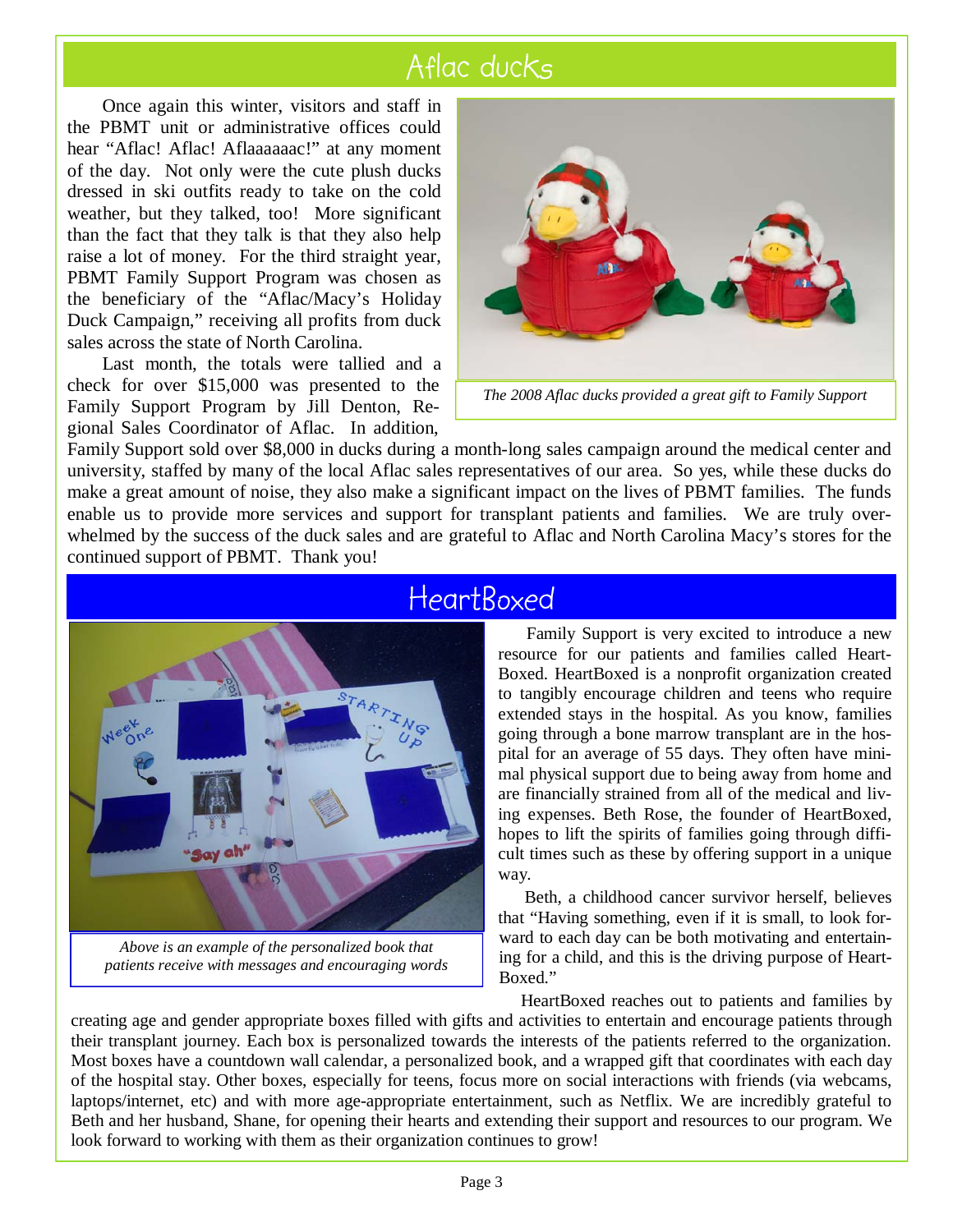## Christmas in July on 5200

 Who says Christmas has to occur only in December? The patients and families on 5200 enjoyed a fun surprise when Santa stopped by the unit on his way to the beach for Christmas in July! He brought personalized gifts for each patient and their siblings and in Santa's special way he knew just the right thing to bring to everyone. As Santa visited from room to room it was clear that he was bringing Christmas joy to all with the many smiles  $\&$  sounds of laughter that he left behind. A few patients asked Santa some clever questions. Rachel (4 yrs old) wanted to know what kind of snack she should leave for Santa when he visits her house in December and Santa said, "Oreo Cookies and a carrot for his reindeer!" This answer definitely made Rachel giggle! Jaden (6 yrs old) was won-



*Jaden got a new Hot Wheel to drive around 5200* 

dering who was taking care of Santa's reindeer while he was on vacation



*Olivia got some special surprises from Santa during Christmas in July* 

and Santa said, "The Elves of Course!" Santa has been missing his reindeer and elves and looks forward to seeing them again when he returns to the North Pole after his summertime beach trip!

 The Family Support Program would like to thank the Me Fine Foundation and Elizabeth Diaz, their Program Coordinator, for arranging Santa's visit to 5200. The Me Fine Foundation is a non-profit organization dedicated to providing necessary resources and financial assistance to families of children being cared for at Duke Children's Hospital and the Children's Hospital at UNC. This was Me Fine's fourth visit to 5200 for Christmas in July. We appreciate their continued support to the patients and families in our program and look forward to working with them on special events in the future.

### Aloha on 5200

 In July, 5200 was transported to the sunny beaches of Hawaii for Aloha Day! Colorful flowers, surfboards, tropical fish, sunglasses, and grass skirts were everywhere as everyone basked in the warm atmosphere. Beachgoers all donned beautiful leis and learned how to hula dance. Afterward, everyone settled down to play in the sand! Beach 5200 was certainly better than any other beach because we had all colors of sand - yellow, red, green, and blue! With the sand, beach-goers made beautiful sand art in fish-shaped and starfish-shaped vials! Also, with

miniature sand kits (complete with miniature sand buckets, shovels, and seashells!) beach-goers were able to make incredible sand castles. All the while, everyone relaxed to songs with beautiful Hawaiian lyrics...

*Aloha e aloha e 'Ano 'ai ke aloha e Aloha ae aloha e A nu ay ki aloha e There's no place I'd rather be Then on my surfboard out at sea Lingering in the ocean blue And If I had one wish come true I'd surf till the sun sets Beyond the horizon* 



*Allison (right) and her mom shared time together decorating flowers with colorful sand* 



*Rachel and her parents came ready for a luau*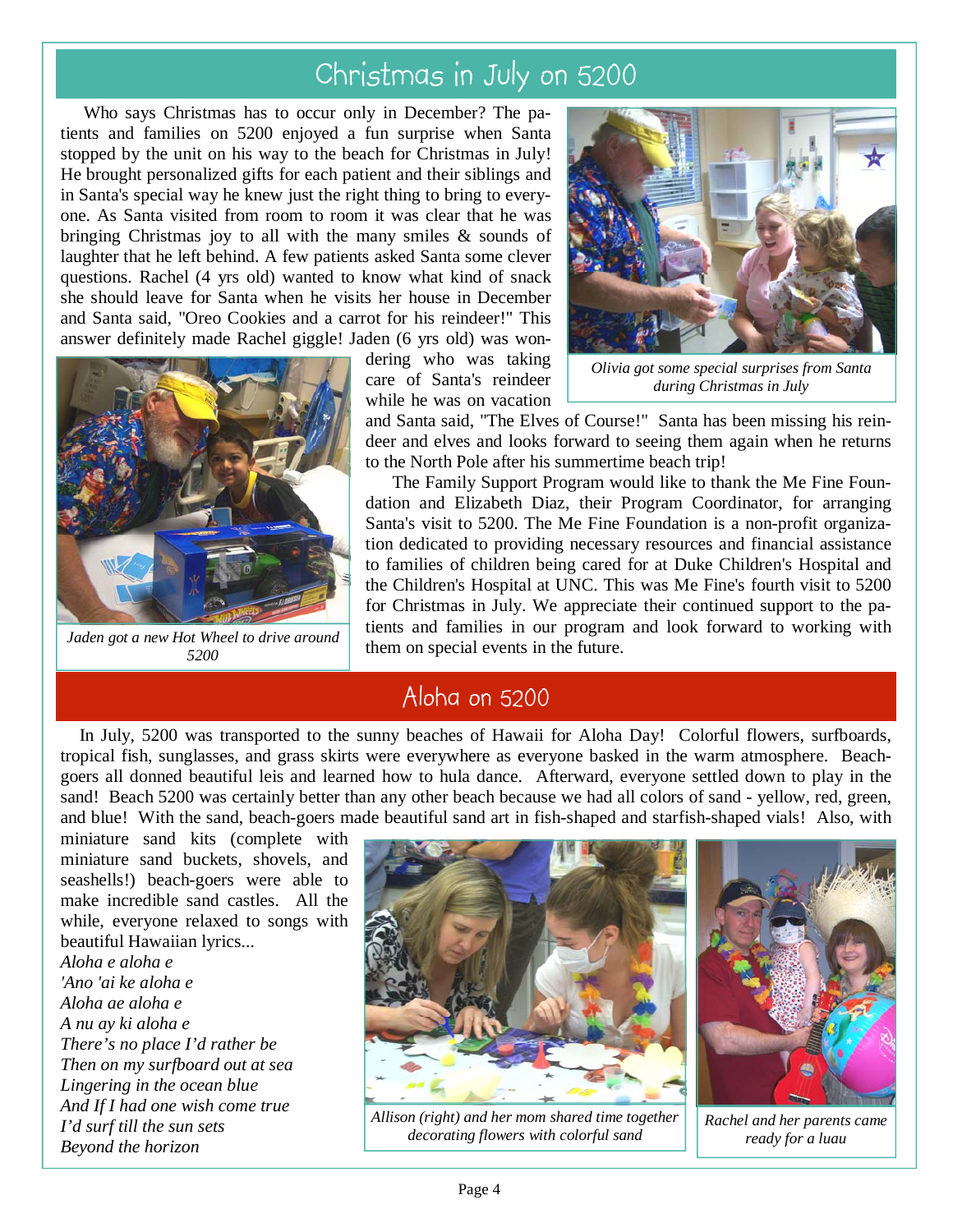

*Baltej came by to visit the PBMT offices and ride the cart* 



*Kadeja took a turn as the caller for Bingo* 



*Aiden had a good time exploring the Connection* 



*In Cellmates, Patients and families painted treasure boxes and then wrote encouraging messages to put in each other's boxes* 



*Maddie and her sister came back to 5200 to put on a concert for Shawn and the other inpatient families* 



*Rachel and Tray have a good time making up songs during Music Therapy* 





*Kyle (above left) and several inpatients became artists during Cellmates and created a masterpiece doing syringe painting*